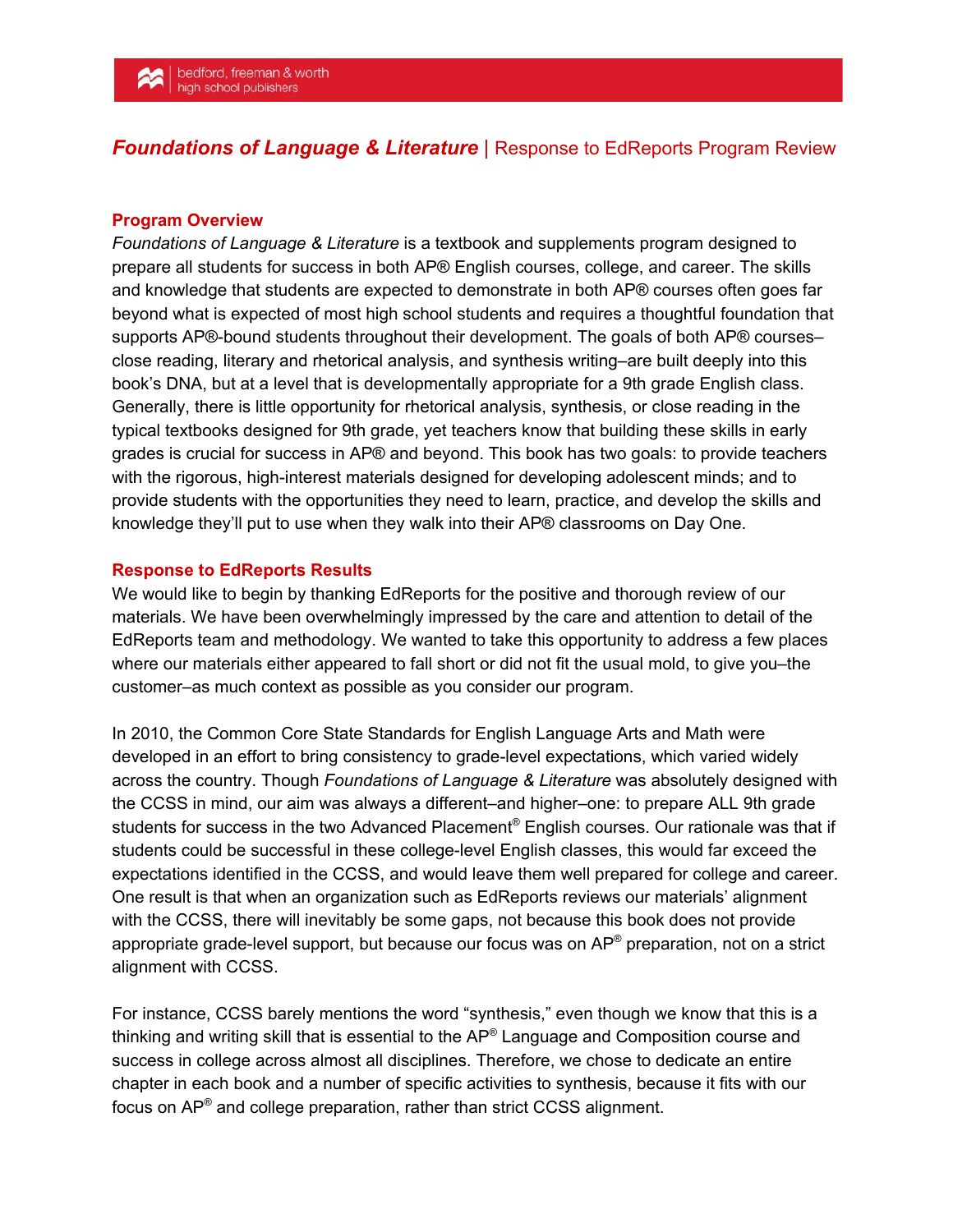## bedford, freeman & worth<br>high school publishers

In addition to this difference in focus, we also think it's important to mention that our materials are different from other offerings because they are not a packaged curriculum that imposes one year-long pathway on teachers and students. Rather, we have provided a flexible resource and tools to help teachers and districts make instructional choices that are most relevant for their students. We believe that no one knows their students' needs better than classroom teachers and local administrators. The result of this decision in supporting local choice is that an analysis by an organization like EdReports may include comments such as: the materials fail to provide "increasingly sophisticated contexts" for a particular skill, or "include a rationale for purpose and placement," or may not "support students' literacy skills over the course of the school year through increasingly complex texts." This review frequently judged the materials not based on quality, but on whether they mandated a strict scope and sequence. We believe that it is not the role of a publisher to dictate a lock-step curriculum, but to provide high quality materials and tools that help teachers create their own curriculum that supports the needs of their students. To that end, we have included detailed suggestions for teachers to help them design a curriculum from our materials. In the Teacher's Edition of *Foundations of Language & Literature*, we include a pacing guide for each text and Workshop, as well as an optional pre-built unit covering each specific genre and mode. We built *Foundations of Language & Literature* to foster local choice, allow for authentic differentiation, and provide in-depth support for constructing a curriculum that fits *your* school and *your* students.

With that in mind, we would like to address the ways that we have included grammar in our materials and why an organization such as EdReports' reliance on the CCSS won't be able to quite capture the realities of grammar instruction in a contemporary English classroom. As a discipline, English teachers have long wrestled with how to teach grammar and conventions: we've used copying of famous passages, sentence-diagramming, daily fix-its, peer editing, and many more approaches. The field has, for the most part, settled on the idea that grammar and conventions reflect a student's own cultural, social, developmental, and educational contexts and that any improvement in the use of conventions must be done within the context of the students' own writing. [Research](https://www2.ncte.org/statement/grammarexercises/) has shown that stand-alone, isolated, class-wide grammar instruction has no impact on students' writing skills. And while EdReports recognizes this importance–for instance evaluating materials on whether there are "opportunities for application in context"–their reliance on the CCSS Language Standards makes these evaluations problematic. The CCSS identifies, for example, specific grade-levels when certain punctuation must be mastered:

- Grade 7: Use a comma to separate coordinate adjectives
- Grade 8: Use punctuation (comma, ellipsis, dash) to indicate a pause or break
- Grade 9/10: Use a semicolon to link two or more closely related independent clauses. Use a colon to introduce a list or quotation.
- Grade 11/12: Observe hyphenation conventions.